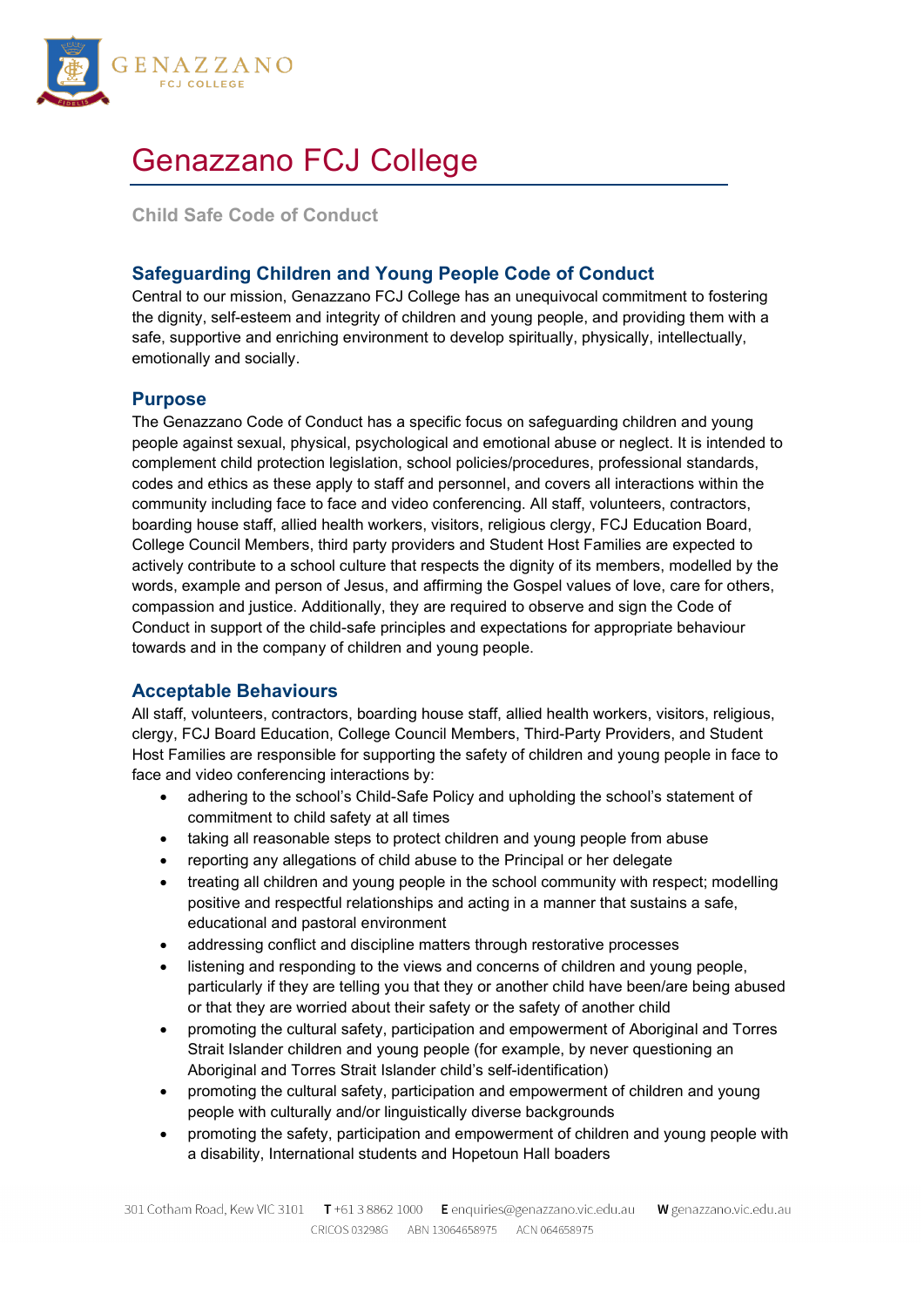



- ensuring as far as practicable that adults are not alone with a child or young person. Adults should not be sleeping in the same cabin or room or using the same bathroom as the child or young person while away on camps, trips or excursions
- when in the course of normal working practice on campus and staff members are alone with students (e.g. instrumental teachers, counselling staff, boarding house supervisors, teachers who wish to meet with students to assist them with their learning program), the following protocols should apply: if the door is closed, ensure that the student is visible from a window and if meeting is in a classroom, keep the door open and sit close to the door. In extraordinatry circumstances, if a staff member is meeting with a student in their bedroom at the Boarding House or on camp, then keep the door open. If a staff member is meeting with a student on a video conferencing platform, they should ensure they present in a professional setting and that the student has an adult in their near vicinity or the staff member should record the session
- If a boarding house staff member or staff member on a camp or trip is meeting with a student in the student's bedroom the staff member should not sit on the student bed and always keep the bedroom door open
- reminding students to dress appropriately for example only wearing swimwear poolside, wearing bathrobe or clothes between bathrooms and bedrooms
- reporting concerns in relation to Child Safe regarding a staff member or adult associating with a child or young person to the Principal or her delegate in line with Reportable Conduct requirements
- reporting to the College Principal any charges, committals for trial or convictions in relation to a sexual offence, or certain allegations regarding yourself or concerns you become aware of related to another staff member of Genazzano
- understanding and complying with all reporting obligations as they relate to failure to disclose, mandatory reporting and reporting under the Crimes Act 1958 (Vic.)
- if an allegation of child abuse is made, ensuring as quickly as possible that the child(ren) or young person/people are safe.

## **Unacceptable Behaviours**

All staff, volunteers, contractors, boarding house staff, allied health workers, visitors, religious, clergy, FCJ Board, College Council Members, Third-Party Providers, and Student Host Families are responsible for supporting the safety of children and young people in face to face and video conferencing interactions must not:

- ignore or disregard any suspected or disclosed child abuse
- develop any 'special' relationships with children or young people that could be seen as favoritism (e.g. the offering of gifts, special treatment for specific children or young people, use of nicknames)
- exhibit behaviours with children or young people which may be construed as unnecessarily physical
- put children or young people at risk of abuse
- initiate unnecessary physical contact with children or young people or do things of a personal nature that a child can do for themselves, such as toileting or changing clothes
- engage in open discussions of a mature or adult nature in the presence of children or young people which is a substantial departure from the accepted standard (e.g. personal social activities, conversations about sexuality, marital status, conversations about complex moral issues that are not age and stage appropriate.)
- use inappropriate language with or show inappropriate images to children or young people
- express personal views on cultures, race or sexuality in the presence of children or young people